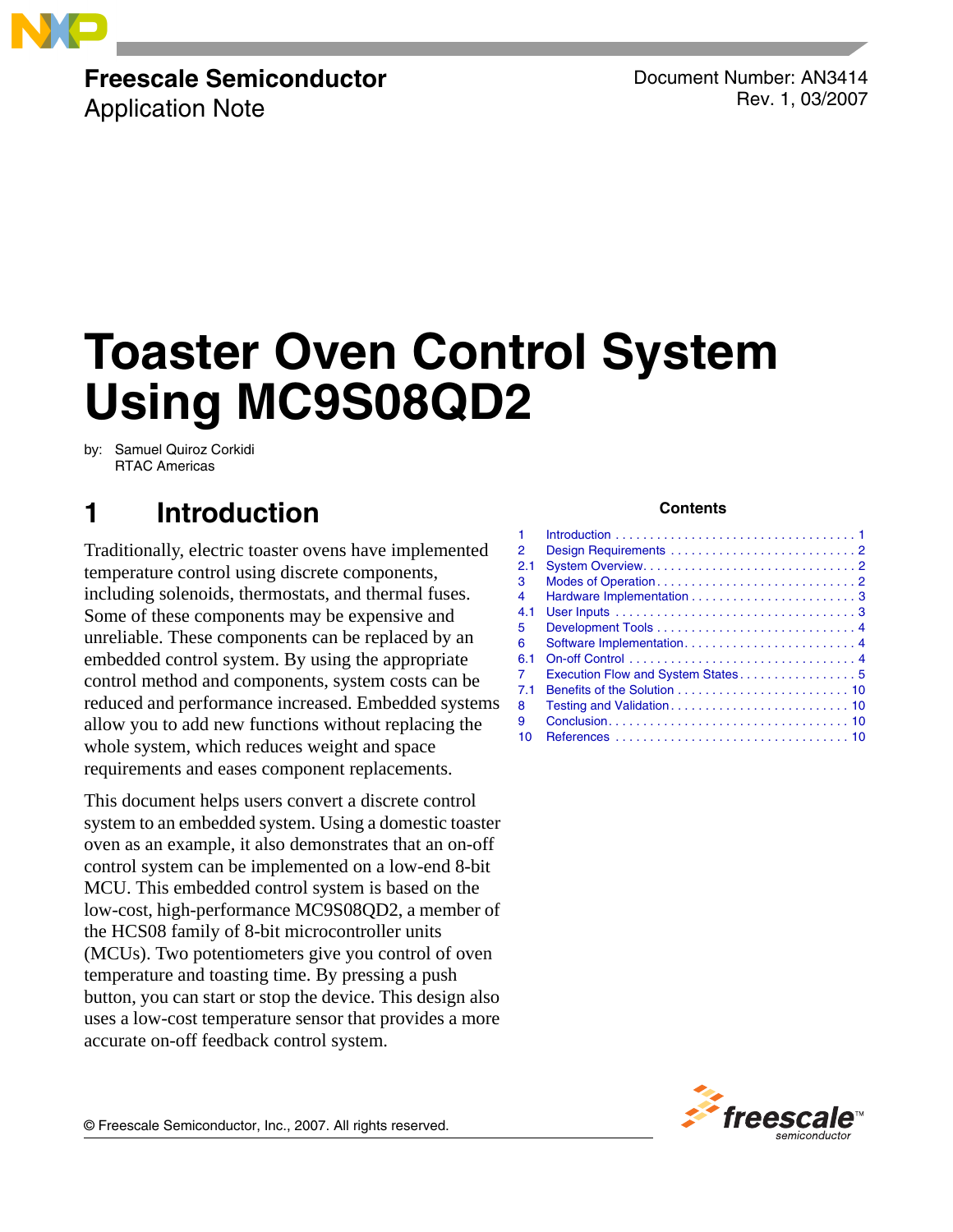

**Design Requirements**

## <span id="page-1-0"></span>**2 Design Requirements**

### <span id="page-1-1"></span>**2.1 System Overview**

The user can specify the temperature, toasting time, and start or stop the heating process at any time. An indicator light informs the user the device is heating, while a sound generated by the device indicates the process is complete.

To provide feedback to the control system, the system has a temperature sensor. Due to the voltage operation difference between the heating element and the MCU, there is a coupling stage (capable of managing standard domestic line voltage levels) to switch the heating device on and off.

## <span id="page-1-2"></span>**3 Modes of Operation**

This system is intended to work in two modes. The first mode is toaster mode, in which the user specifies the desired temperature and the desired heat time. After this time has elapsed, the toaster turns off automatically and informs the user by making a beep sound. The user may also stop the device at any time by pressing the pushbutton.

<span id="page-1-3"></span>The second mode is oven mode, which is entered when the user turns off the time knob. In this mode, the user doesn't specify a cooking time, but only the desired temperature. Therefore, the oven heats to the desired temperature until the user turns it off. [Figure 1](#page-1-3) shows the user inputs.



**Figure 1. User Inputs**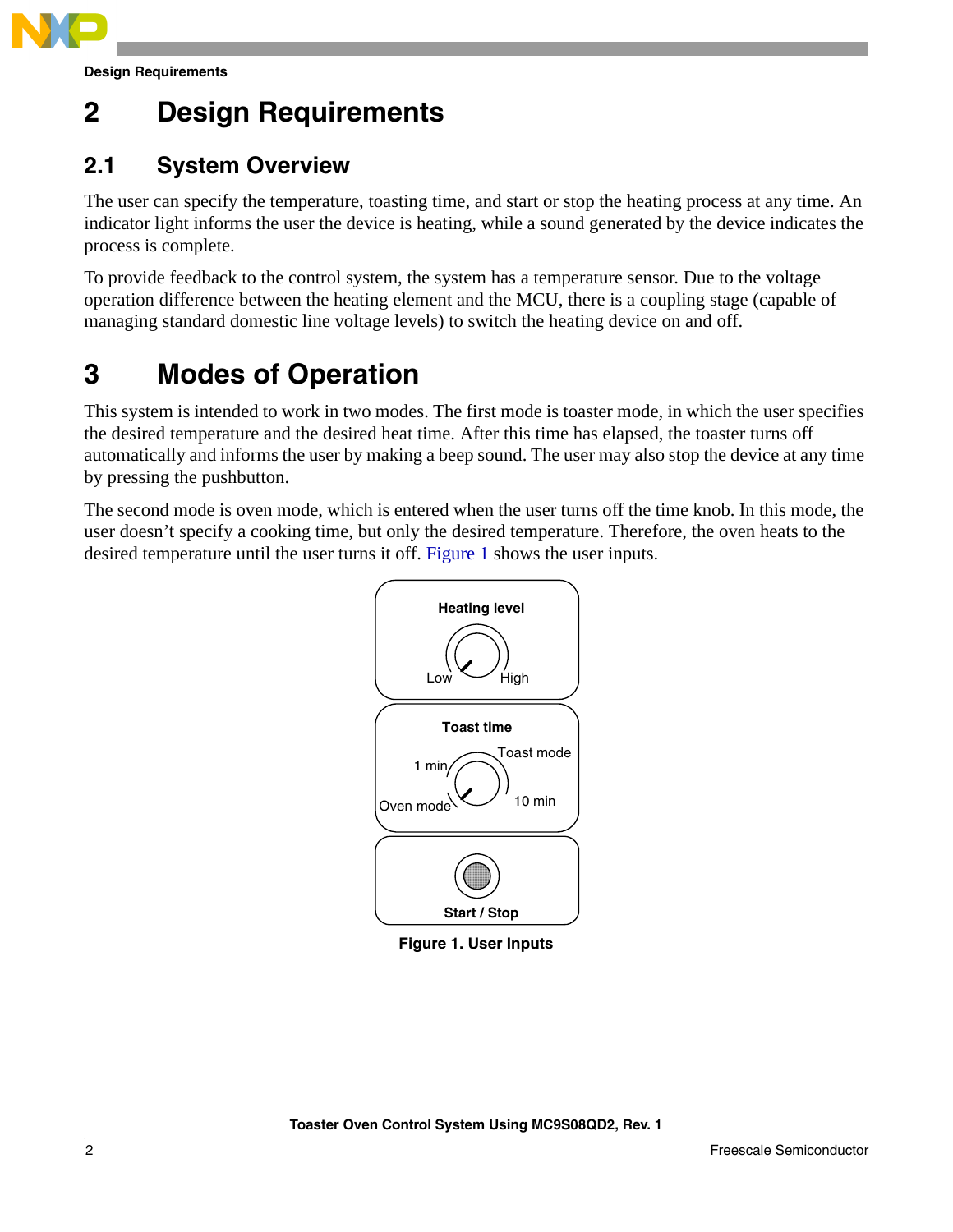

### <span id="page-2-0"></span>**4 Hardware Implementation**

### <span id="page-2-1"></span>**4.1 User Inputs**

The time and heat potentiometers are read by the on-chip analog-to-digital converter on the MC9S08QD2. The pushbutton is connected to a general input with the internal pull-up resistor enabled.

#### **4.1.1 Temperature Sensor**

There are several kinds of temperature sensors of varying price, sensitivity, temperature range, and size. Because high temperature sensors are generally more expensive, this design uses a LM35 low-cost linear temperature sensor.

The LM35 series is a precision integrated-circuit temperature sensor with an output voltage linearly proportional to the celsius (centigrade) temperature. The LM35 does not require any external calibration or trimming to provide typical accuracies of  $\pm 3/4$ °C over full -55° to +150°C temperature range. The LM35 is rated to operate over a -55 $\degree$  to +150 $\degree$ C temperature range. The voltage output of the sensor is directly proportional to the temperature (10 mV/ $\degree$ C) and is read by one of the ADC inputs.

Because this sensor doesn't support high temperatures inside the toaster oven, it cannot be placed inside the oven. It can, however, be placed near a hot surface of the device where you can guarantee the maximum temperature supported by the sensor is not exceeded.

### **4.1.2 Status Indicators**

An LED and a speaker connected to the microcontroller show the status of the toaster oven. A general-purpose NPN bipolar junction transistor drives the necessary current to the LED and the speaker. Because the MC9S08QD2 is limited to eight pins, the LED and speaker output share a common pin. This is not a problem because the LED works with direct current and the speaker works with alternating current. To turn on/off the LED, the program sets the pin at the desired level because this does not generate any sound on the speaker. To generate a sound, it toggles the output to create an audible signal on the speaker. When the speaker is generating sound, the LED flashes at the sound frequency.

The LED/speaker is connected to PTA4, but this pin shares the background BKGD/MS function used to enter active background mode. A jumper or a switch is used to select PTAD4 or BKGD/MS.

Active background mode is entered when the BKGD/MS pin is low at the rising edge of reset. After entering active background mode, the CPU is held in a suspended state while it waits for serial background commands instead of executing instructions from the application program.

When the pin function selected is PTAD4, a pull-up resistor is used to avoid entering active background mode after a power-on-reset (POR).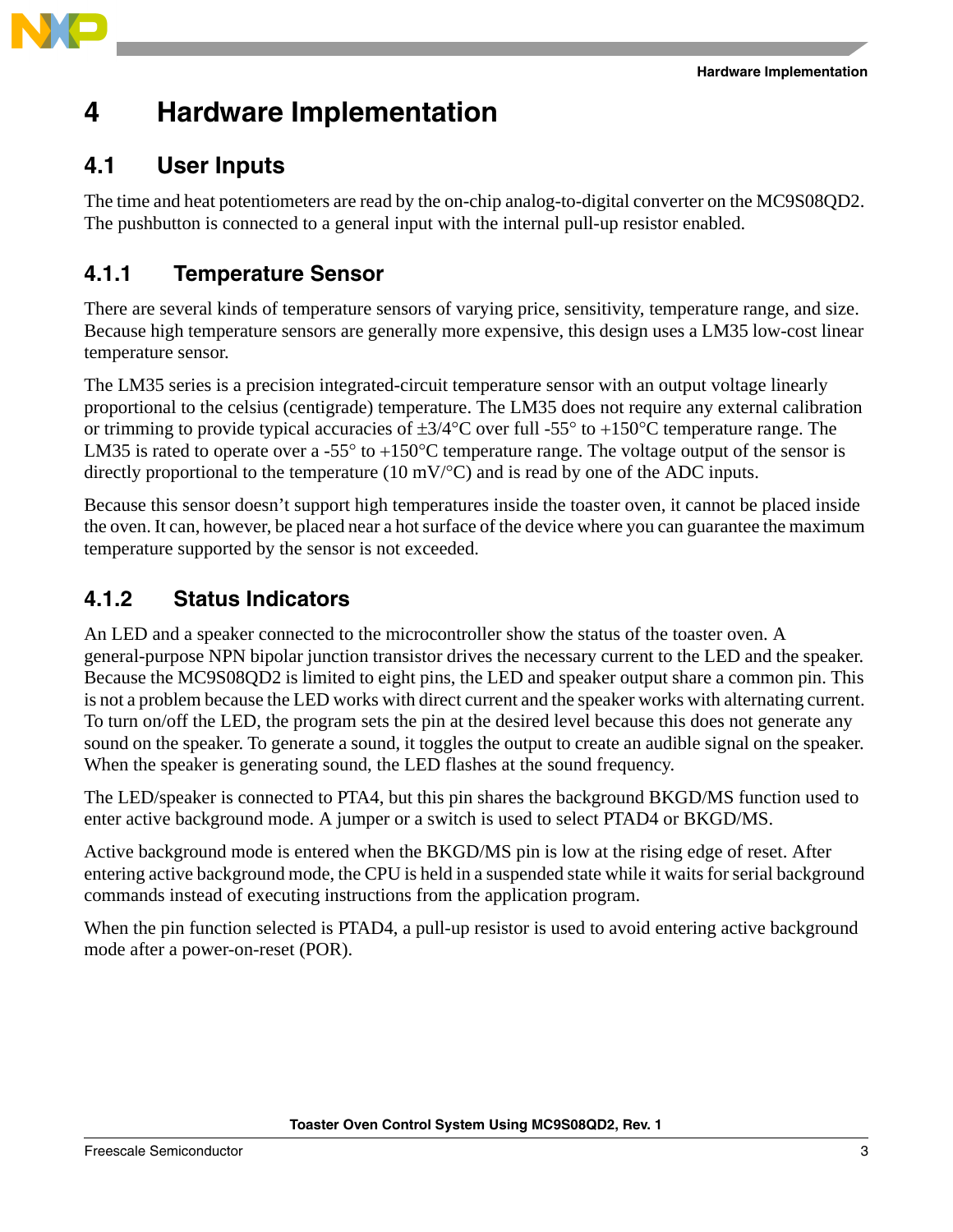

**Development Tools**

### **4.1.3 Output Stage**

The heating element (usually a resistor load) operates with domestic line voltage levels (110/220  $V_{AC}$ ). This means you must use some sort of external devices to switch the heater on and off. Use an electromechanical relay capable of managing the desired heater current or an opto-isolator to drive a TRIAC to switch the heating device.

Coupling and power stages should be used to manage domestic line voltages. You are responsible for selecting a device that suits your needs.

### **4.1.4 Electrical Schematic**

[Figure 2](#page-3-1) shows the electrical schematic used on the design.



## <span id="page-3-1"></span><span id="page-3-0"></span>**5 Development Tools**

The programming language used for this application is C. This application was developed using CodeWarrior 5.1 with the MC9S08QD2/4 patch properly installed.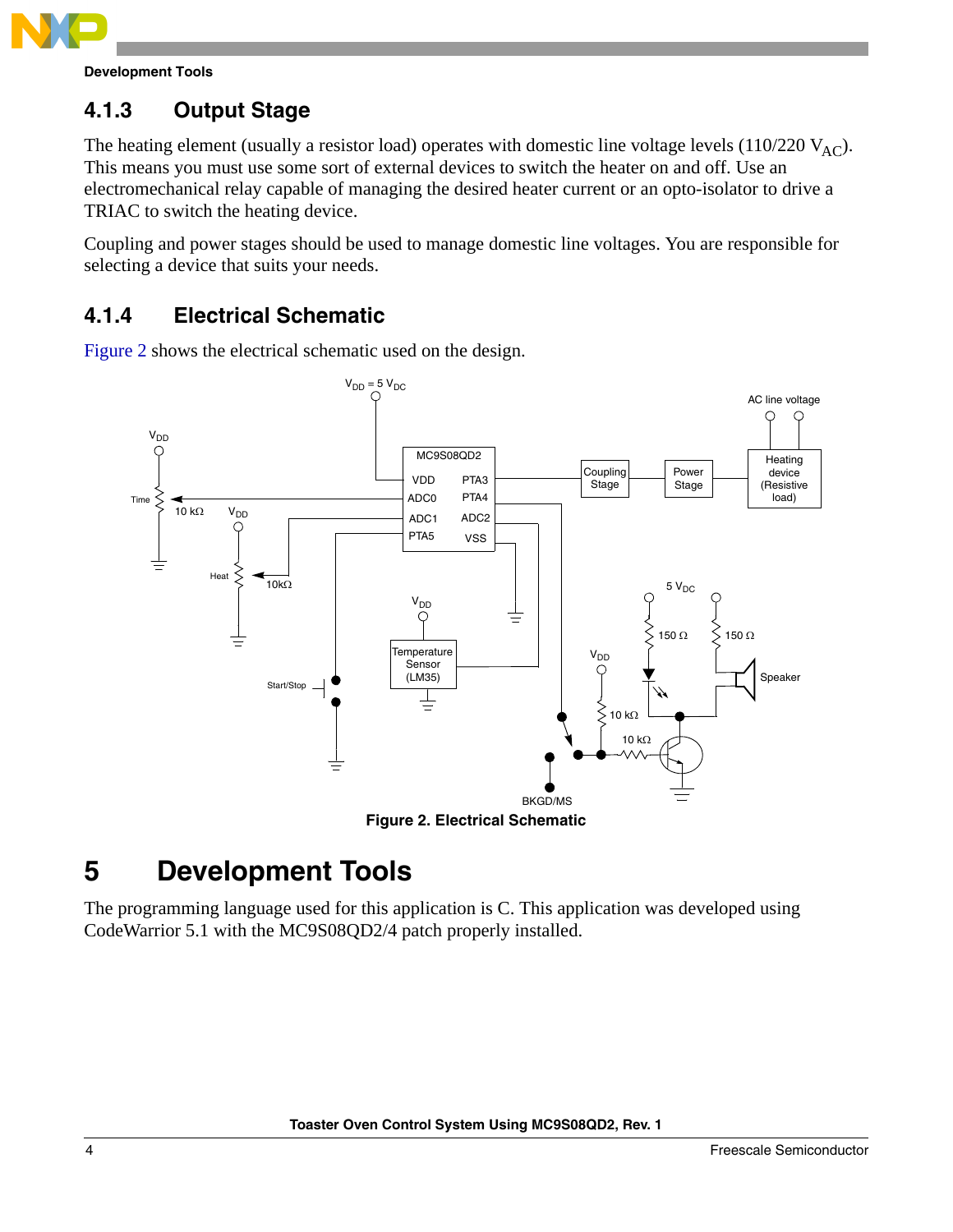

### <span id="page-4-0"></span>**6 Software Implementation**

### <span id="page-4-1"></span>**6.1 On-off Control**

On-off control is the simplest kind of control and is used in almost all domestic electric toaster ovens. When the temperature of the oven is lower than the desired temperature, the heater is turned on. After the oven's temperature has reached the desired temperature, the heater is turned off. The heater cannot vary the heat intensity; it only turns the oven on or off [\(Figure 3](#page-4-3)).

This kind of control system presents a problem of temperature oscillating around the set-point. The turn-on temperature differs slightly from the turn-off temperature. This difference is called hysteresis and prevents the oven from switching rapidly and unnecessarily when the temperature is near the set-point.

On-off control can be used for non-critical applications, when a slight variation in the output is acceptable. Control systems like this are cheap, effective and can represent a good design choice.



**Figure 3. On-off System Behavior**

## <span id="page-4-3"></span><span id="page-4-2"></span>**7 Execution Flow and System States**

The operation of the system can be described with a simple state machine. As shown on [Figure 4](#page-4-4), after startup, you can divide the operation of the device into three main states.

<span id="page-4-4"></span>

**Figure 4. State Machine**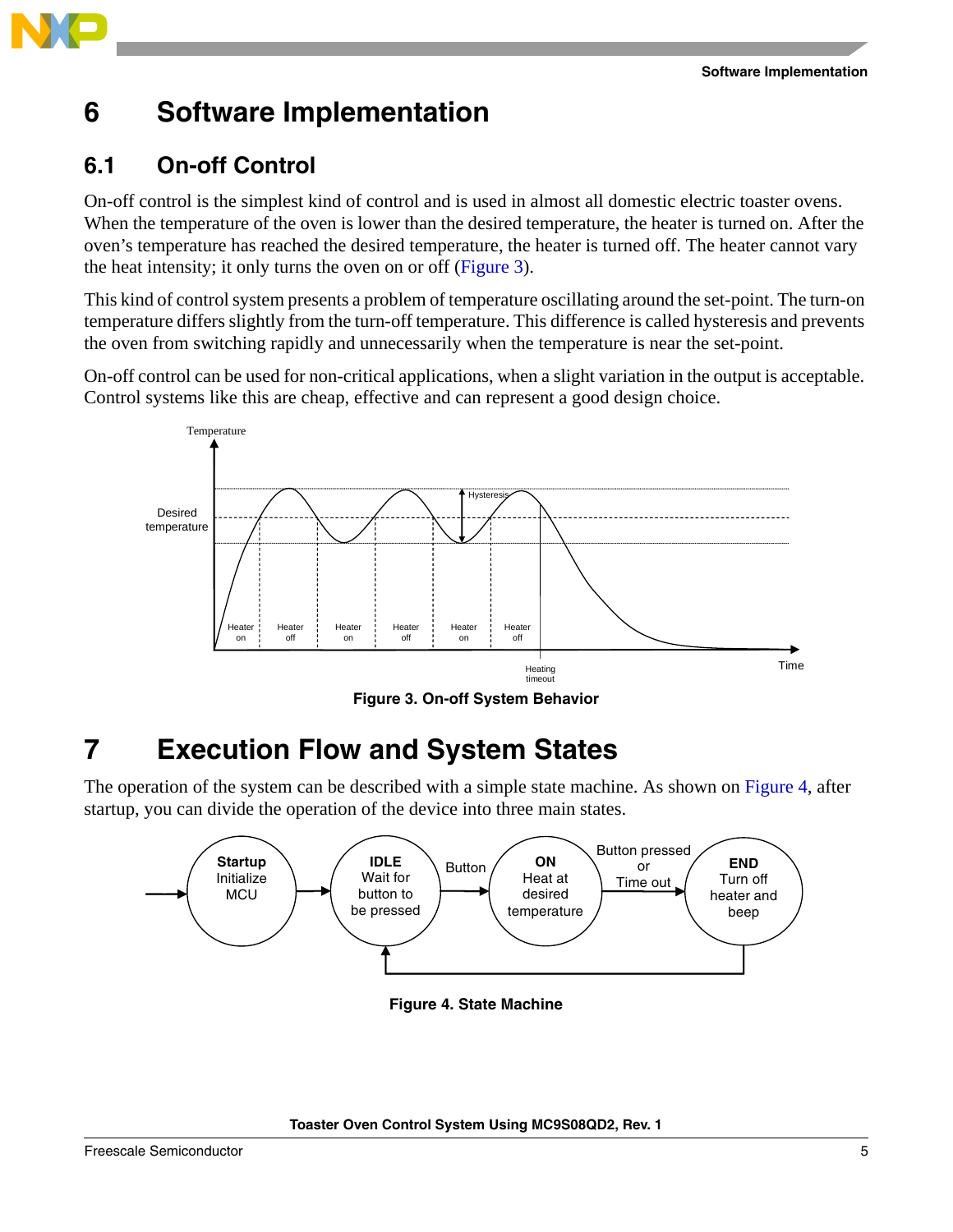

#### **Execution Flow and System States**

The MCU must be configured at startup before entering the main loop. This includes initializing configuration registers, system clock, ADC, and general-purpose inputs/outputs (GPIOs). After startup, the application enters an infinite loop that executes the state machine.

The idle state waits for the button to be pressed to change to the on state so the toaster oven can start heating. In the on state, the system reads the user inputs to select the proper operation mode (oven or toaster) and starts heating until the desired temperature is reached. The on-off control algorithm is performed during this state. The flow diagram for the on state is shown in [Figure 5](#page-6-0). The machine only changes to end state when a timeout occurs or a button is pressed.

System states are separated into functions. During the application's main loop, the state machine calls the function depending on the actual state. The program also checks if an RTI overflow has occurred or if a button is pressed at that moment. No interrupts are used in the program. Because this is a non-critical system, a polling method is used instead.

The start/stop button is read in at least two states; therefore, you need a method to determine if the button was pressed to avoid changing the state repeatedly. To avoid this problem,the software uses flags (variables) instead of reading the actual push button status. After the button has been pressed, a flag is set to alert you of this. When you release the button, the previous flag is cleared. To enhance this functionality, the program uses a debounce timer to avoid triggering false mechanical rebounds from the push button.

The real time interrupt (RTI) of the MC9S08QD2 is used as a time base. It is configured to overflow every 1.024 seconds. In this way, the program knows that one second has elapsed and checks if the desired time has elapsed.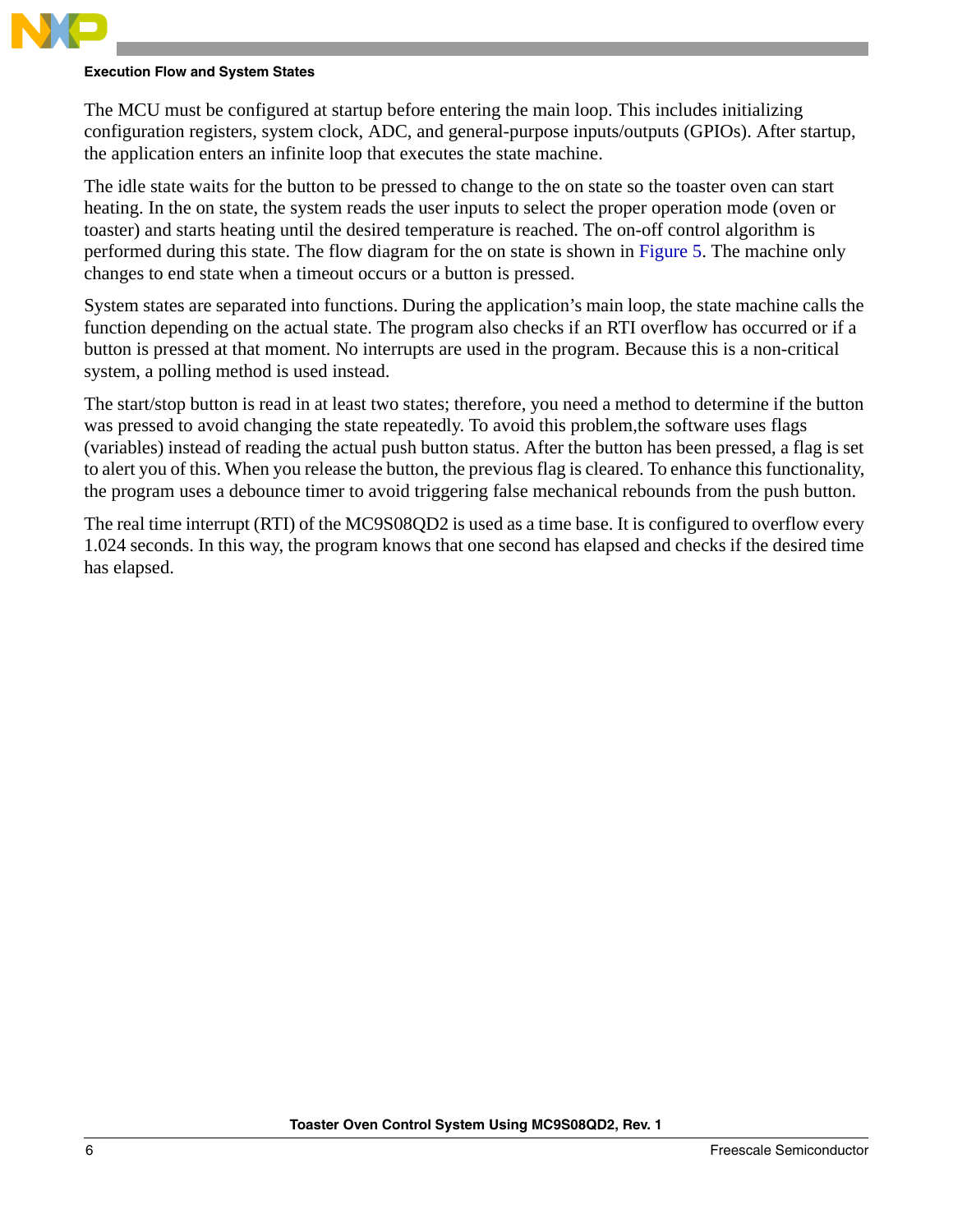

**Execution Flow and System States**



#### <span id="page-6-0"></span>**Toaster Oven Control System Using MC9S08QD2, Rev. 1**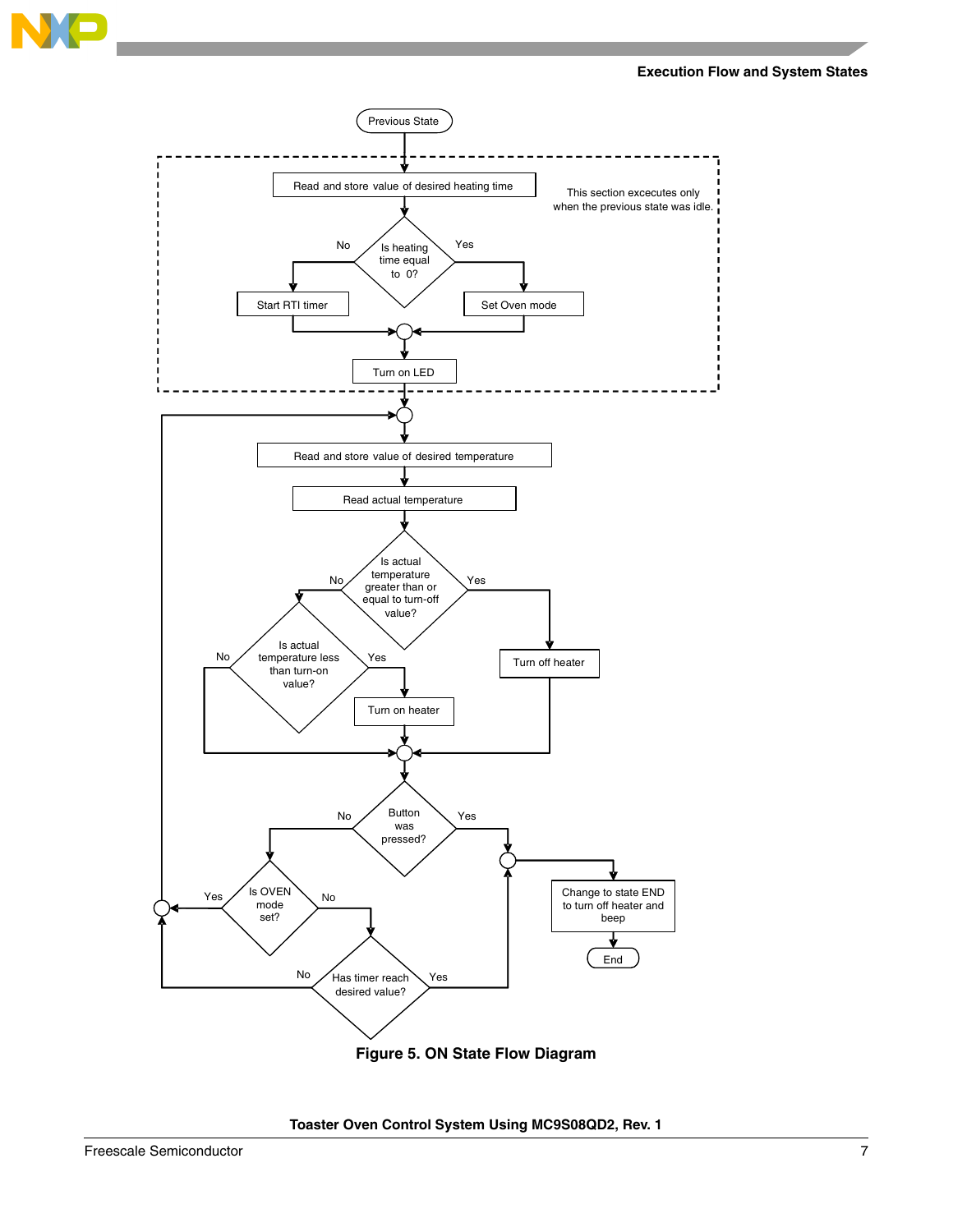

#### **Execution Flow and System States**

[Figure 6](#page-7-0) shows the flow diagram of the END state in which the heater is turned off. A 2 kHz sound is then generated by the speaker output pin. The timer/pulse-width modulator of the MC9S08QD2 generates the audible tone, and the RTI counts the duration of the sound.





<span id="page-7-0"></span>**Toaster Oven Control System Using MC9S08QD2, Rev. 1**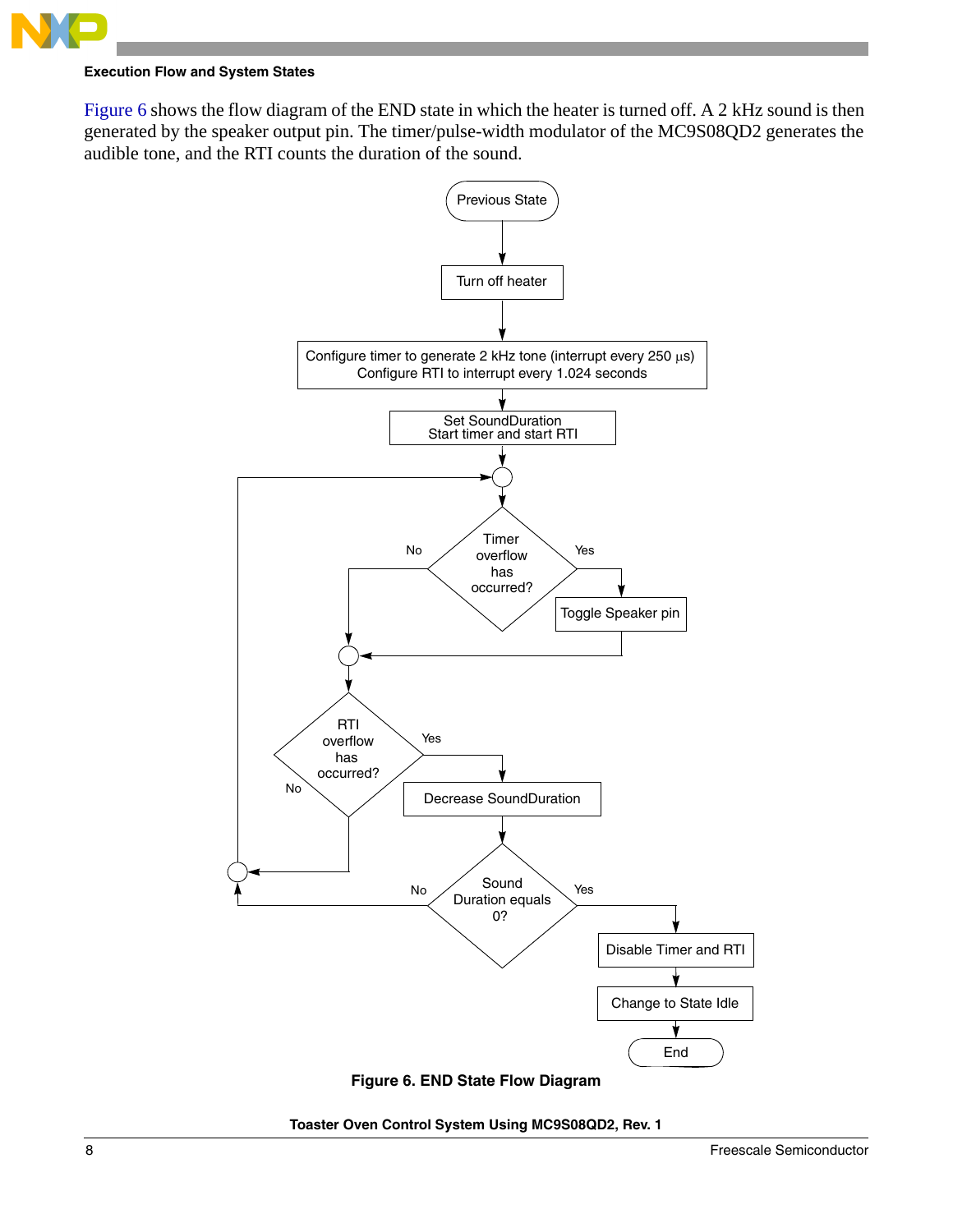

### <span id="page-8-0"></span>**7.1 Benefits of the Solution**

There are many advantages to using an embedded control system over older control system methods. Analog control systems can be difficult and costly to modify or update after they are designed and finished. Some of the elements in the system must be replaced to change the system behavior.

However, embedded control systems can be easily updated or modified by changing some lines of code. Many pieces of software (such as functions) can be reused on different systems, reducing development cost and time.

With new digital technologies, software samples and development tools, designers can quickly build up embedded solutions and replace discrete control systems with embedded control systems.

## <span id="page-8-1"></span>**8 Testing and Validation**

The system was tested by placing the sensor near the bottom of an ordinary toaster oven. On the initial tests, when the temperature approached the set-point, the heater was switching on and off repeatedly because the turn-on and turn-off thresholds were too close to each other. This was fixed by specifying a wider hysteresis gap.

## <span id="page-8-2"></span>**9 Conclusion**

This application note shows designers interested but not familiarized with digital embedded systems how to implement a simple on-off control system with a low-end 8-bit microcontroller. It serves as a basic guide that can be easily modified and enhanced to suit designer and user needs. This solution, however, does not represent a fully-validated end user product, but it should serve more as a primer for those interested in embedded systems and their many advantages.

## **10 References**

- Barr, Michael. Closed-Loop Control Embedded Systems Programming, August 2002 , pp. 55-56.
- D.H. Williams, Charles. *Types of Feedback Control*.
- LM35 Precision Centigrade Temperature Sensors data sheet.
- Ochoa Alfredo, Lara Alex & Gonzalez Gabriel. *High Resolution Digital Dimmer*. AND8011.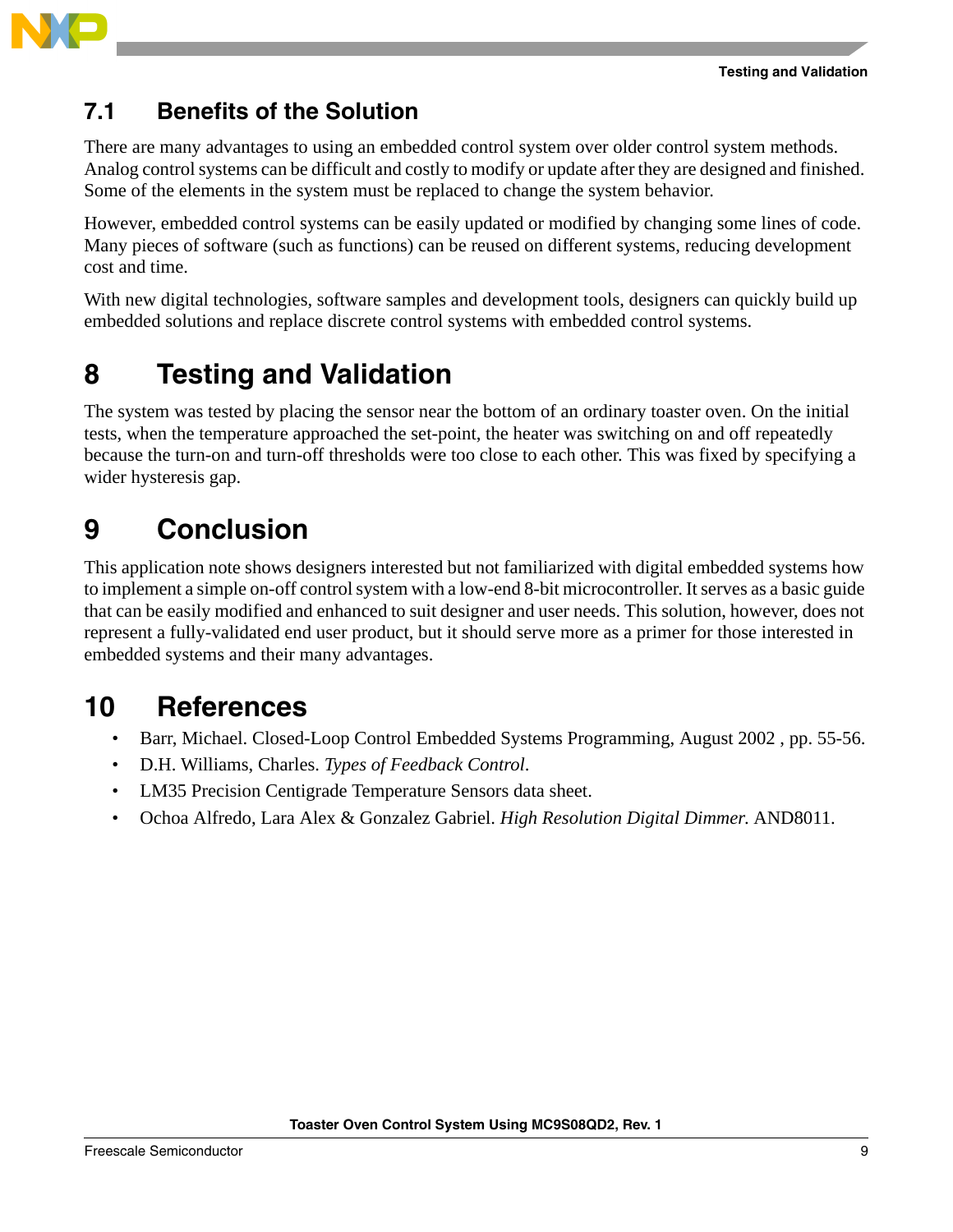

THIS PAGE IS INTENTIONALLY BLANK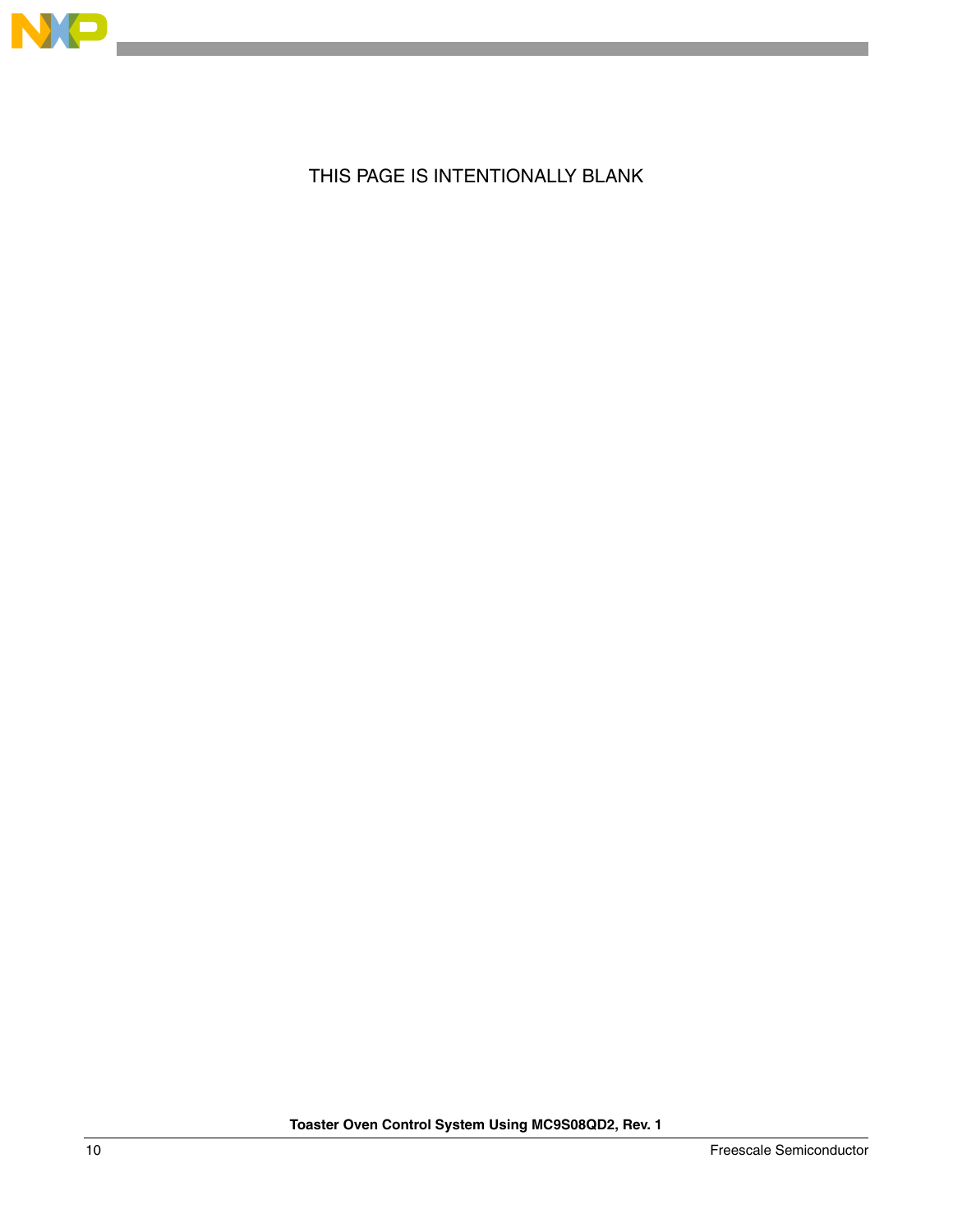